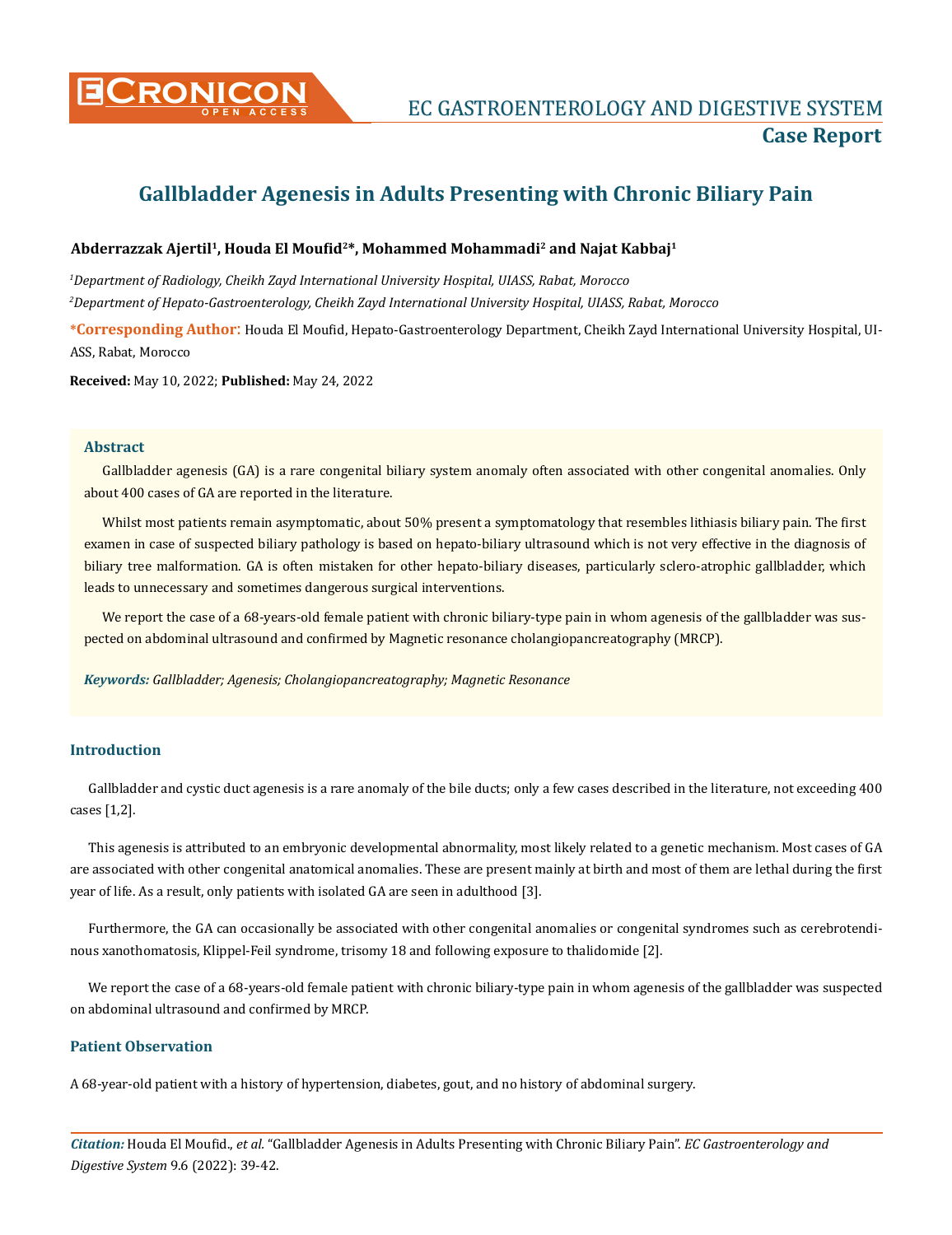The patient presented with intermittent biliary pain, on a background of moderate and diffuse abdominal pain evolving for one year. The biological work-up was normal, the hepatic work-up did not show cytolysis nor cholestasis. Her clinical examination was normal.

A hepato-biliary ultrasound done in the context of exploration of his pain showed hepatic steatosis, moderate hepatomegaly and the gallbladder was not visualized during this examination. A CT scan confirmed the absence of individualization of the gallbladder with the presence of a small oblong structure of aerial content continuing with the gastroduodenal region. The diagnosis of gallbladder agenesis was suspected on this examination and given the rarity of the diagnosis; magnetic resonance imaging (MRCP) was performed (Figure 1). This allowed the diagnosis of gallbladder agenesis. The caliber of the main bile duct was at the upper limit of normal (5 mm), with no stones.



*Figure 1: MRCP shows the absence of the gallbladder and cystic duct with a normal caliber of the bile duct (yellow arrow) 3.8 mm in its proximal part. The intrahepatic bile ducts (red arrows) have a normal caliber.*

#### **Discussion**

The epithelium of the bile ducts takes origin from endodermal: the gallbladder and the common bile duct derive from the bile bud, during the fourth week of life in utero. during the seventh week of development, vacuolation of the endodermal bile bud is noted. thus, the gallbladder and the cystic duct develop a lumen. any abnormality at any stage of this process can cause cessation of gallbladder development [4], sometimes associated to other congenital malformations such as extrahepatic biliary atresia, imperforate anus, cardiovascular anomalies, intestinal malformations, etc. [5].

Inappropriate migration of the gallbladder during embryonic development leads to the formation of an ectopic gallbladder, usually intrahepatic and left, between the leaflets of the lesser omentum, in the falciform, retropancreatic and retroduodenal ligament [6].

For unclear reasons, despite the absence of the gallbladder, up to 50% of patients present with symptoms like biliary pain [7]. some suggest that biliary pain is secondary to sphincter Oddi dysfunction which can be seen in this context [8,9]. In other cases, the development of bile ductal or intrahepatic stones may be the cause [10].

*Citation:* Houda El Moufid., *et al.* "Gallbladder Agenesis in Adults Presenting with Chronic Biliary Pain". *EC Gastroenterology and Digestive System* 9.6 (2022): 39-42.

40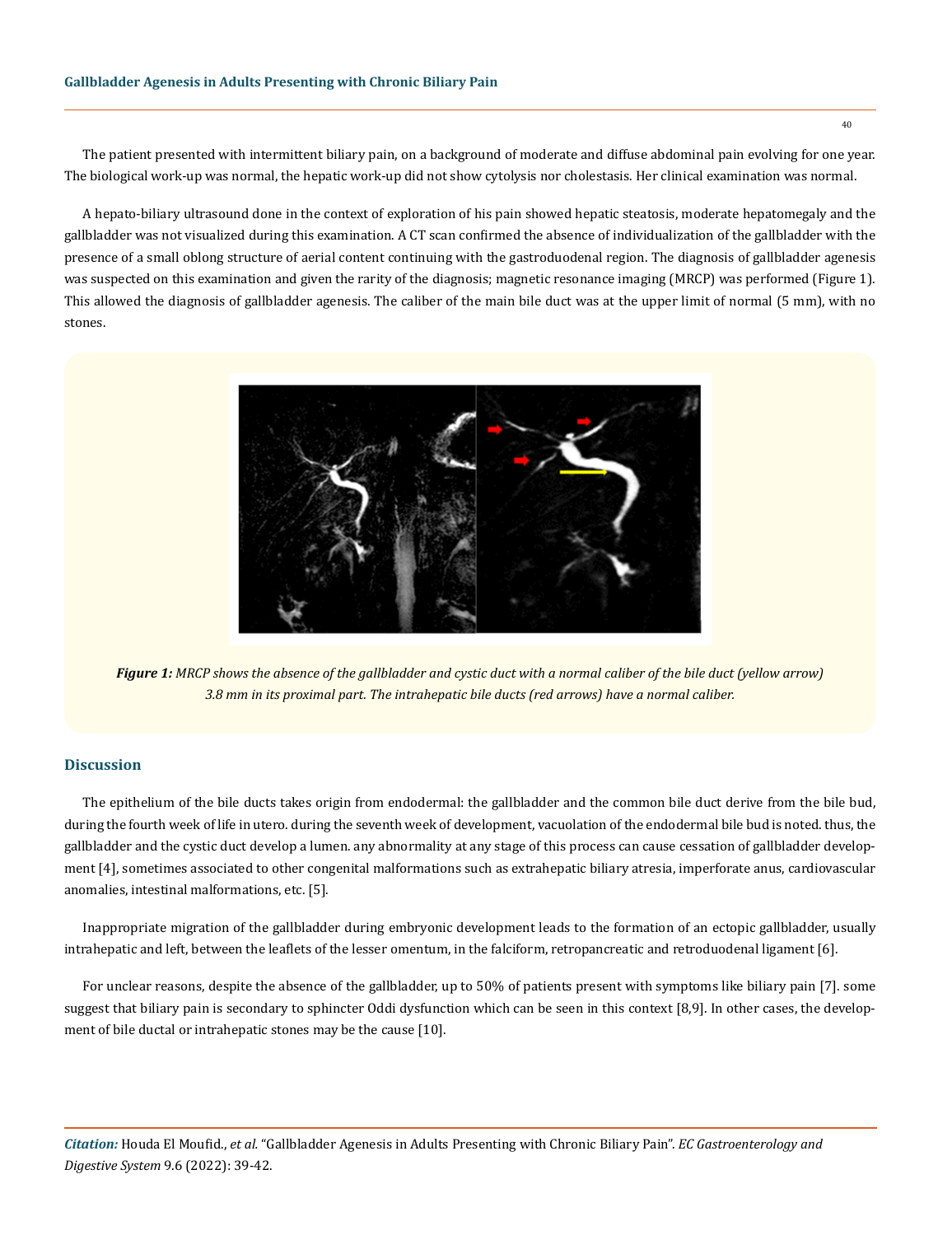Patients with gall bladder agenesis are classified into 3 categories [11]:

- a) **Multiple fetal anomaly (12.9%):** Gallbladder agenesis is associated with multiple congenital malformations, mainly cardiovascular, gastrointestinal, and Genito-urinary. These malformations are often complex, leading to die during the perinatal period.
- b) **Asymptomatic group (31.6%):** The diagnosis is made fortuitously during surgery for another reason. patients have no biliary symptoms.
- c) **Group with clinical manifestations, symptomatic form (55.6%):** The diagnosis is often made in adulthood between 40 and 50 years old, the agenesis of the gallbladder is isolated without other associated malformations.

Gallbladder agenesis is a diagnosis poorly understood by clinicians because of its rarity.

Ultrasound is the first-line examination for the exploration of gallbladder [12], but false positive may exist following the interposition of the small intestine, peritoneal folds or the presence of hepatic calcifications in the gallbladder fossa [12-14]. Non-visualization of a gallbladder on ultrasound and CT scan requires confirmation of the diagnosis of gallbladder agenesis by a more powerful examination, such as Cholangio-MRI.

Endoscopic retrograde cholangio-pancreatography usually conclude to obstructions of the cystic duct, without reporting agenesis of the gallbladder [9].

Currently, Cholangio-MRI is the gold standard for detecting gallbladder agenesis [10,15].

Cholangio-MRI remains the examination of choice for the positive diagnosis of gallbladder agenesis, and to diagnose an ectopic gallbladder (in the falciform ligament, in the lesser omentum, in the pancreas, behind the duodenum, in the pyloric, even intrahepatic digestive wall).

#### **Conclusion**

Agenesis of the gallbladder is the least common malformation of the bile ducts, due to an aberration of embryological development that may be associated with other congenital anomalies. It is mostly discovered isolated in adulthood. The diagnosis should be suspected when there is no visualization of the gallbladder on ultrasound or most often when there is a sclero-atrophic appearance. The MRCP allows to confirm the diagnosis with certainty.

#### **Bibliography**

- 1. Guillermo J., *et al*. "Agenesia vesicular: reporte de caso". *[Revista Médica del Instituto Mexicano del Seguro Social](https://www.redalyc.org/pdf/4577/457745493013.pdf)* 50.1 (2012): 63-66.
- 2. Joliat GR., *et al*[. "Isolated Congenital agenesis of the gallbladder and cystic duct: report of a case".](https://pubmed.ncbi.nlm.nih.gov/23337680/) *Journal of Surgical Education* 70.1 [\(2013\): 117-120.](https://pubmed.ncbi.nlm.nih.gov/23337680/)
- 3. Böyük A., *et al*[. "A choledochal cyst resulting in obstructive jaundice in a case with gallbladder agenesis: report of a case and review](https://www.researchgate.net/publication/274776381_A_Choledochal_Cyst_Resulting_In_Obstructive_Jaundice_In_A_Case_With_Gallbladder_Agenesis_Report_Of_A_Case_And_Review_Of_The_Literature) of the literature". *[Balkan Medical Journal](https://www.researchgate.net/publication/274776381_A_Choledochal_Cyst_Resulting_In_Obstructive_Jaundice_In_A_Case_With_Gallbladder_Agenesis_Report_Of_A_Case_And_Review_Of_The_Literature)* 29.1 (2012): 106-108.
- 4. Gotohda N., *et al*[. "Gallbladder agenesis with no other biliary tract abnormality: report of a case and review of the literature".](https://pubmed.ncbi.nlm.nih.gov/10982635/) *Journal [of Hepato-Biliary-Pancreatic Surgery](https://pubmed.ncbi.nlm.nih.gov/10982635/)* 7.3 (2000): 327-330.
- 5. Turkle SB., *et al*[. "Malformations associated with congenital absence of the gallbladder".](https://pubmed.ncbi.nlm.nih.gov/6655671/) *Journal of Medical Genetics* 20.6 (1983): 445- [449.](https://pubmed.ncbi.nlm.nih.gov/6655671/)

*Citation:* Houda El Moufid., *et al.* "Gallbladder Agenesis in Adults Presenting with Chronic Biliary Pain". *EC Gastroenterology and Digestive System* 9.6 (2022): 39-42.

41